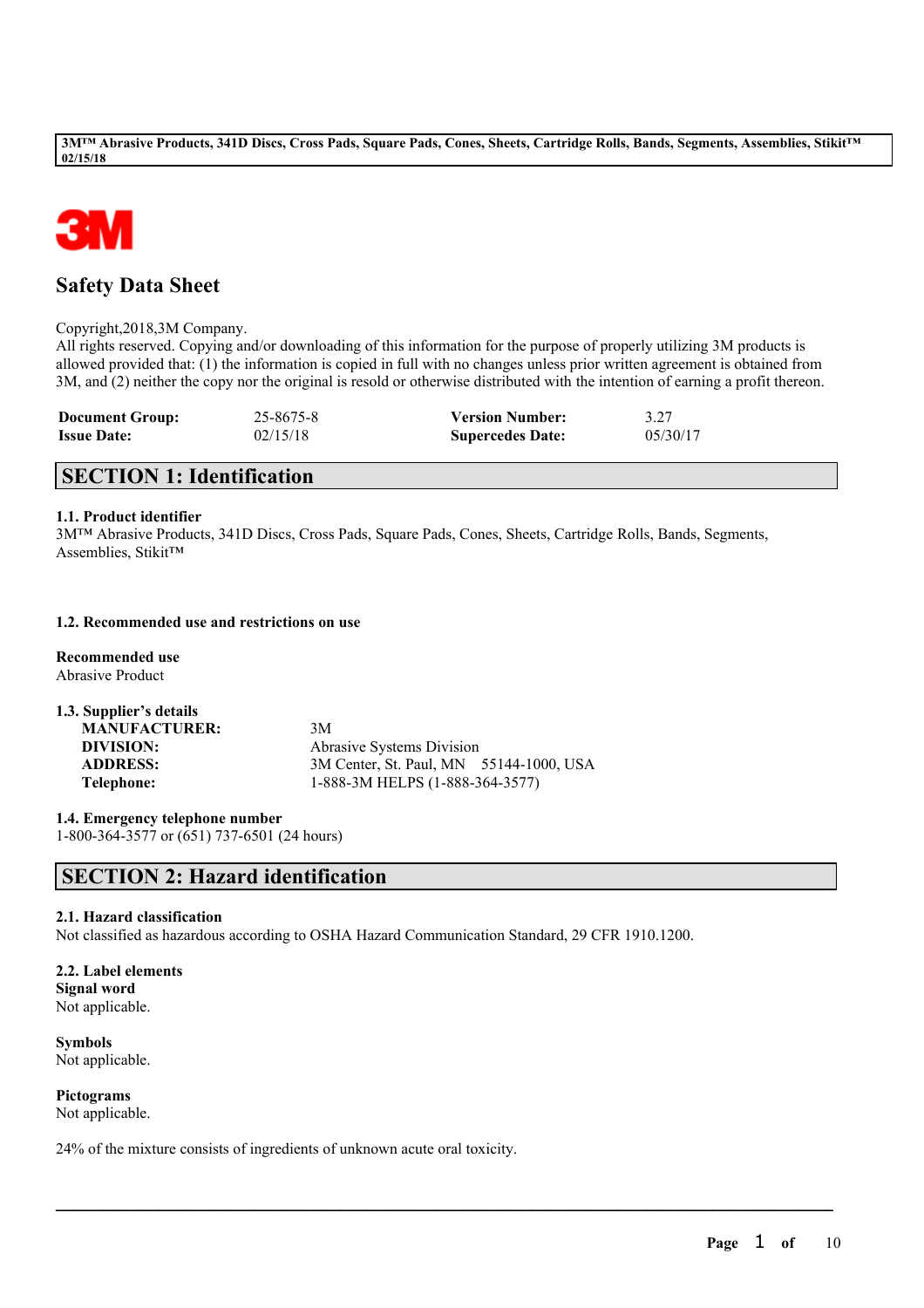# **SECTION 3: Composition/information on ingredients**

| Ingredient                           | <b>C.A.S. No.</b> | $%$ by Wt     |
|--------------------------------------|-------------------|---------------|
| Aluminum Oxide Mineral (non-fibrous) | 1344-28-1         | $10 - 50$     |
| Filler                               | 13983-17-0        | - 15<br>$0 -$ |
| Filler                               | 1317-65-3         | $0.1 - 10$    |
| Filler                               | 1332-58-7         | $0 - 3$       |
| Inorganic Fluoride                   | 15096-52-3        | - 15<br>$0 -$ |
| Titanium Dioxide                     | 13463-67-7        | $0.5 - 2$     |
| <b>Cured Resin</b>                   | Mixture           | $5 - 25$      |
| Cloth Backing                        | Mixture           | -60<br>$5 -$  |
| Metal Attachment                     | None              | - 10<br>$0 -$ |
| <b>PSA</b>                           | Mixture           | - 10<br>$0 -$ |

# **SECTION 4: First aid measures**

# **4.1. Description of first aid measures**

# **Inhalation:**

Remove person to fresh air. If you feel unwell, get medical attention.

# **Skin Contact:**

Wash with soap and water. If signs/symptoms develop, get medical attention.

# **Eye Contact:**

Flush with large amounts of water. Remove contact lenses if easy to do. Continue rinsing. If signs/symptoms persist, get medical attention.

# **If Swallowed:**

No need for first aid is anticipated.

# **4.2. Most important symptoms and effects, both acute and delayed**

See Section 11.1. Information on toxicological effects.

# **4.3. Indication of any immediate medical attention and special treatment required**

Not applicable

# **SECTION 5: Fire-fighting measures**

# **5.1. Suitable extinguishing media**

In case of fire: Use a fire fighting agent suitable for ordinary combustible material such as water or foam to extinguish.

 $\mathcal{L}_\mathcal{L} = \mathcal{L}_\mathcal{L} = \mathcal{L}_\mathcal{L} = \mathcal{L}_\mathcal{L} = \mathcal{L}_\mathcal{L} = \mathcal{L}_\mathcal{L} = \mathcal{L}_\mathcal{L} = \mathcal{L}_\mathcal{L} = \mathcal{L}_\mathcal{L} = \mathcal{L}_\mathcal{L} = \mathcal{L}_\mathcal{L} = \mathcal{L}_\mathcal{L} = \mathcal{L}_\mathcal{L} = \mathcal{L}_\mathcal{L} = \mathcal{L}_\mathcal{L} = \mathcal{L}_\mathcal{L} = \mathcal{L}_\mathcal{L}$ 

# **5.2. Special hazards arising from the substance or mixture**

None inherent in this product.

# **Hazardous Decomposition or By-Products**

**Substance Condition**

**Carbon monoxide** During Combustion Carbon dioxide During Combustion

# **5.3. Special protective actions for fire-fighters**

**Page** 2 **of** 10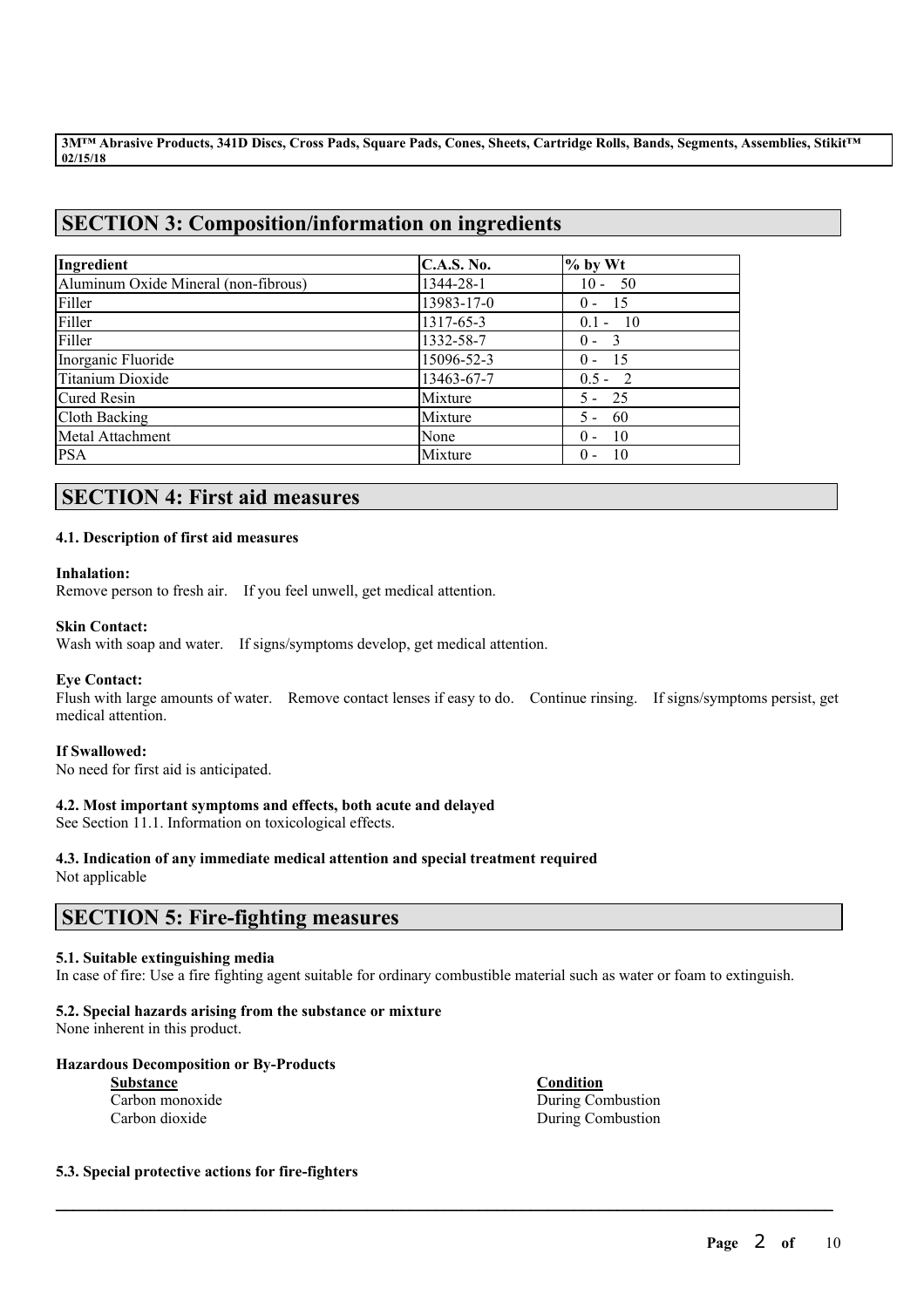No special protective actions for fire-fighters are anticipated.

# **SECTION 6: Accidental release measures**

# **6.1. Personal precautions, protective equipment and emergency procedures**

Observe precautions from other sections.

# **6.2. Environmental precautions**

Avoid release to the environment.

# **6.3. Methods and material for containment and cleaning up**

Collect as much of the spilled material as possible.

# **SECTION 7: Handling and storage**

# **7.1. Precautions for safe handling**

For industrial or professional use only. Avoid breathing of dust created by sanding, grinding or machining. Damaged product can break apart during use and cause serious injury to face or eyes. Check product for damage such as cracks or nicks prior to use. Replace if damaged. Always wear eye and face protection when working at sanding or grinding operations or when near such operations. Avoid release to the environment. Combustible dust may form by action of this product on another material (substrate). Dust generated from the substrate during use of this product may be explosive if in sufficient concentration with an ignition source. Dust deposits should not be allowed to accumulate on surfaces because of the potential for secondary explosions.

# **7.2. Conditions for safe storage including any incompatibilities**

No special storage requirements.

# **SECTION 8: Exposure controls/personal protection**

# **8.1. Control parameters**

# **Occupational exposure limits**

If a component is disclosed in section 3 but does not appear in the table below, an occupational exposure limit is not available for the component.

| Ingredient                    | <b>C.A.S. No.</b> | Agency       | Limit type                    | <b>Additional Comments</b> |
|-------------------------------|-------------------|--------------|-------------------------------|----------------------------|
| Filler                        | 1317-65-3         | <b>OSHA</b>  | TWA(as total dust):15         |                            |
|                               |                   |              | mg/m3;TWA(respirable          |                            |
|                               |                   |              | fraction):5 mg/m3             |                            |
| Filler                        | 1332-58-7         | <b>ACGIH</b> | TWA(respirable fraction):2    | A4: Not class. as human    |
|                               |                   |              | mg/m3                         | carcin                     |
| KAOLIN, TOTAL DUST            | 1332-58-7         | <b>OSHA</b>  | TWA(as total dust):15         |                            |
|                               |                   |              | mg/m3;TWA(respirable          |                            |
|                               |                   |              | fraction):5 mg/m3             |                            |
| Aluminum Oxide Mineral (non-  | 1344-28-1         | <b>OSHA</b>  | TWA(as total dust):15         |                            |
| fibrous)                      |                   |              | mg/m3;TWA(respirable          |                            |
|                               |                   |              | fraction): $5 \text{ mg/m}$ 3 |                            |
| Aluminum, insoluble compounds | 1344-28-1         | <b>ACGIH</b> | TWA(respirable fraction):1    | A4: Not class. as human    |
|                               |                   |              | mg/m3                         | carcin                     |
| <b>Titanium Dioxide</b>       | 13463-67-7        | <b>ACGIH</b> | $TWA:10$ mg/m $3$             | A4: Not class, as human    |
|                               |                   |              |                               | carcin                     |
| <b>Titanium Dioxide</b>       | 13463-67-7        | <b>OSHA</b>  | TWA(as total dust):15 mg/m3   |                            |
| Aluminum, insoluble compounds | 15096-52-3        | <b>ACGIH</b> | TWA(respirable fraction):1    | A4: Not class. as human    |
|                               |                   |              | mg/m3                         | carcin                     |
|                               |                   |              |                               |                            |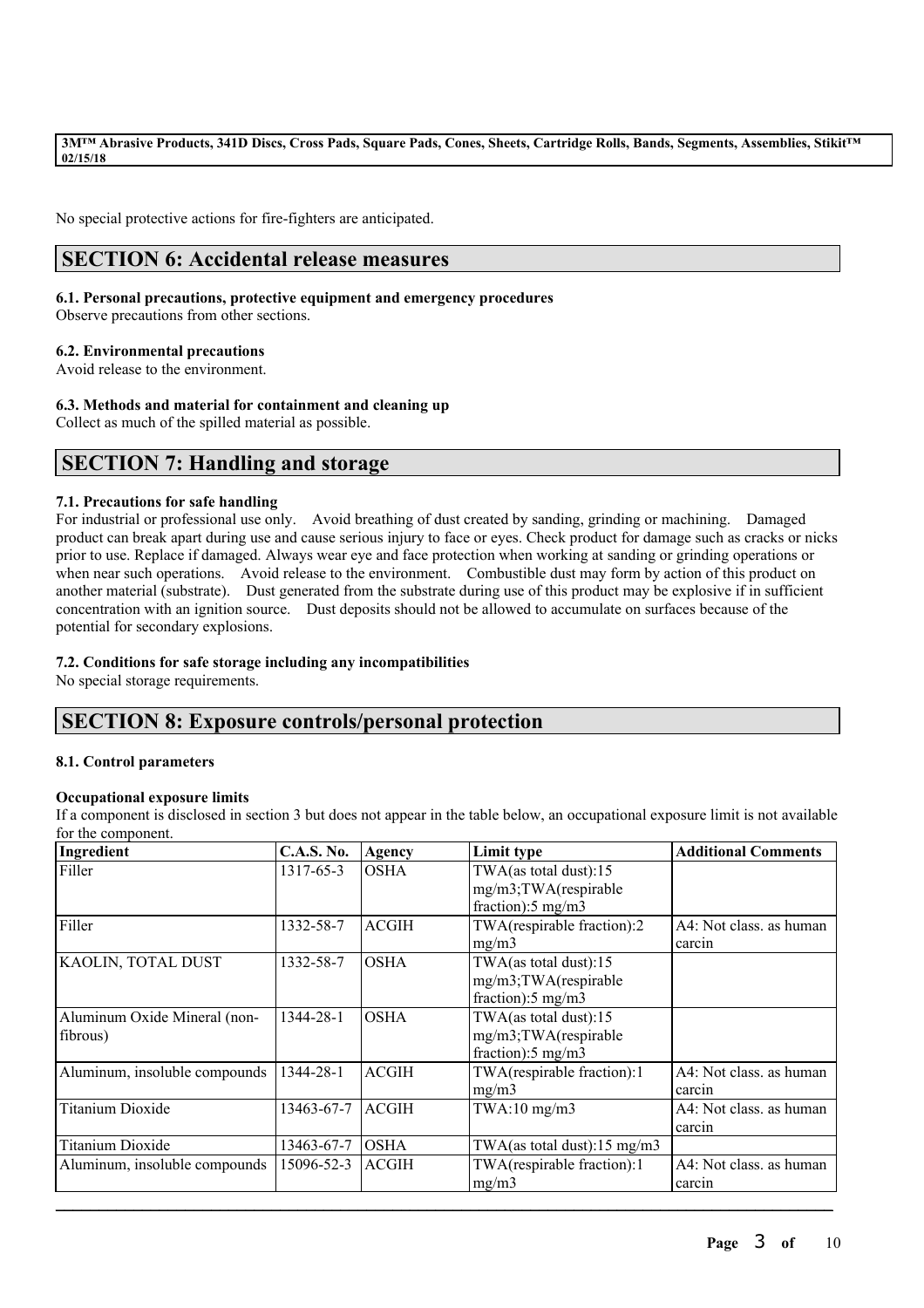| <b>FLUORIDES</b> | 15096-52-3  ACGIH | $\text{TWA}\left(\text{as } F\right):2.5 \text{ mg}/\text{m}3$ | IA4: Not class, as human |
|------------------|-------------------|----------------------------------------------------------------|--------------------------|
|                  |                   |                                                                | l carcin                 |
| <b>FLUORIDES</b> | 15096-52-3 OSHA   | TWA(as dust):2.5                                               |                          |
|                  |                   | $mg/m3$ ; TWA(as F): 2.5 mg/m3                                 |                          |

ACGIH : American Conference of Governmental Industrial Hygienists

AIHA : American Industrial Hygiene Association

CMRG : Chemical Manufacturer's Recommended Guidelines

OSHA : United States Department of Labor - Occupational Safety and Health Administration

TWA: Time-Weighted-Average

STEL: Short Term Exposure Limit

CEIL: Ceiling

#### **8.2. Exposure controls**

#### **8.2.1. Engineering controls**

Provide appropriate local exhaust ventilation for sanding, grinding or machining. Use general dilution ventilation and/or local exhaust ventilation to control airborne exposures to below relevant Exposure Limits and/or control dust/fume/gas/mist/vapors/spray. If ventilation is not adequate, use respiratory protection equipment. Provide local exhaust at process emission sources to control exposure near the source and to prevent the escape of dust into the work area. Ensure that dust-handling systems (such as exhaust ducts, dust collectors, vessels, and processing equipment) are designed in a manner to prevent the escape of dust into the work area (i.e., there is no leakage from the equipment).

### **8.2.2. Personal protective equipment (PPE)**

### **Eye/face protection**

To minimize the risk of injury to face and eyes, always wear eye and face protection when working at sanding or grinding operations or when near such operations. Select and use eye/face protection to prevent contact based on the results of an exposure assessment. The following eye/face protection(s) are recommended: Safety Glasses with side shields

#### **Skin/hand protection**

Wear appropriate gloves to minimize risk of injury to skin from contact with dust or physical abrasion from grinding or sanding.

#### **Respiratory protection**

Assess exposure concentrations of all materials involved in the work process. Consider material being abraded when determining the appropriate respiratory protection. Select and use appropriate respirators to prevent inhalation overexposure. An exposure assessment may be needed to decide if a respirator is required. If a respirator is needed, use respirators as part of a full respiratory protection program. Based on the results of the exposure assessment, select from the following respirator type(s) to reduce inhalation exposure:

 $\mathcal{L}_\mathcal{L} = \mathcal{L}_\mathcal{L} = \mathcal{L}_\mathcal{L} = \mathcal{L}_\mathcal{L} = \mathcal{L}_\mathcal{L} = \mathcal{L}_\mathcal{L} = \mathcal{L}_\mathcal{L} = \mathcal{L}_\mathcal{L} = \mathcal{L}_\mathcal{L} = \mathcal{L}_\mathcal{L} = \mathcal{L}_\mathcal{L} = \mathcal{L}_\mathcal{L} = \mathcal{L}_\mathcal{L} = \mathcal{L}_\mathcal{L} = \mathcal{L}_\mathcal{L} = \mathcal{L}_\mathcal{L} = \mathcal{L}_\mathcal{L}$ 

Half facepiece or full facepiece air-purifying respirator suitable for particulates

For questions about suitability for a specific application, consult with your respirator manufacturer.

# **SECTION 9: Physical and chemical properties**

# **9.1. Information on basic physical and chemical properties**

| <b>General Physical Form:</b> | Solid                  |
|-------------------------------|------------------------|
| Odor, Color, Grade:           | Solid Abrasive Product |
| Odor threshold                | Not Applicable         |
| рH                            | Not Applicable         |
| <b>Melting point</b>          | Not Applicable         |
| <b>Boiling Point</b>          | Not Applicable         |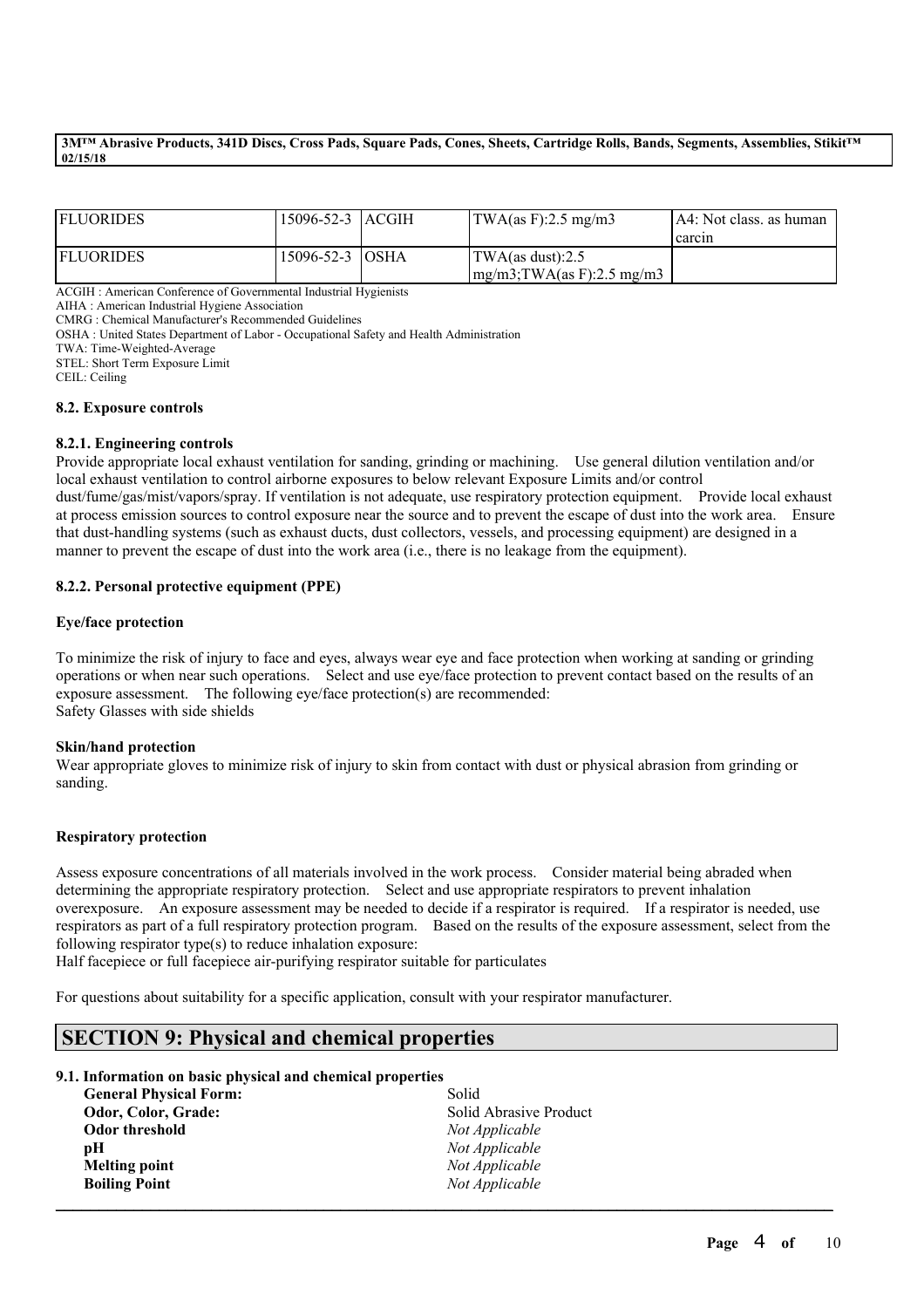| Flash Point                               | Not Applicable |
|-------------------------------------------|----------------|
| <b>Evaporation rate</b>                   | Not Applicable |
| Flammability (solid, gas)                 | Not Classified |
| <b>Flammable Limits(LEL)</b>              | Not Applicable |
| <b>Flammable Limits(UEL)</b>              | Not Applicable |
| <b>Vapor Pressure</b>                     | Not Applicable |
| <b>Vapor Density</b>                      | Not Applicable |
| Density                                   | Not Applicable |
| <b>Specific Gravity</b>                   | Not Applicable |
| Solubility In Water                       | Not Applicable |
| Solubility- non-water                     | Not Applicable |
| Partition coefficient: n-octanol/ water   | Not Applicable |
| <b>Autoignition temperature</b>           | Not Applicable |
| <b>Decomposition temperature</b>          | Not Applicable |
| Viscosity                                 | Not Applicable |
| <b>Volatile Organic Compounds</b>         | Not Applicable |
| <b>Percent volatile</b>                   | Not Applicable |
| <b>VOC Less H2O &amp; Exempt Solvents</b> | Not Applicable |
|                                           |                |

# **SECTION 10: Stability and reactivity**

# **10.1. Reactivity**

This material is considered to be non reactive under normal use conditions.

# **10.2. Chemical stability**

Stable.

# **10.3. Possibility of hazardous reactions**

Hazardous polymerization will not occur.

# **10.4. Conditions to avoid**

None known.

#### **10.5. Incompatible materials** None known.

# **10.6. Hazardous decomposition products**

**Substance Condition** None known.

Refer to section 5.2 for hazardous decomposition products during combustion.

Under recommended usage conditions, hazardous decomposition products are not expected. Hazardous decomposition products may occur as a result of oxidation, heating, or reaction with another material.

# **SECTION 11: Toxicological information**

The information below may not be consistent with the material classification in Section 2 if specific ingredient **classifications are mandated by a competent authority. In addition, toxicological data on ingredients may not be** reflected in the material classification and/or the signs and symptoms of exposure, because an ingredient may be present below the threshold for labeling, an ingredient may not be available for exposure, or the data may not be **relevant to the material as a whole.**

 $\mathcal{L}_\mathcal{L} = \mathcal{L}_\mathcal{L} = \mathcal{L}_\mathcal{L} = \mathcal{L}_\mathcal{L} = \mathcal{L}_\mathcal{L} = \mathcal{L}_\mathcal{L} = \mathcal{L}_\mathcal{L} = \mathcal{L}_\mathcal{L} = \mathcal{L}_\mathcal{L} = \mathcal{L}_\mathcal{L} = \mathcal{L}_\mathcal{L} = \mathcal{L}_\mathcal{L} = \mathcal{L}_\mathcal{L} = \mathcal{L}_\mathcal{L} = \mathcal{L}_\mathcal{L} = \mathcal{L}_\mathcal{L} = \mathcal{L}_\mathcal{L}$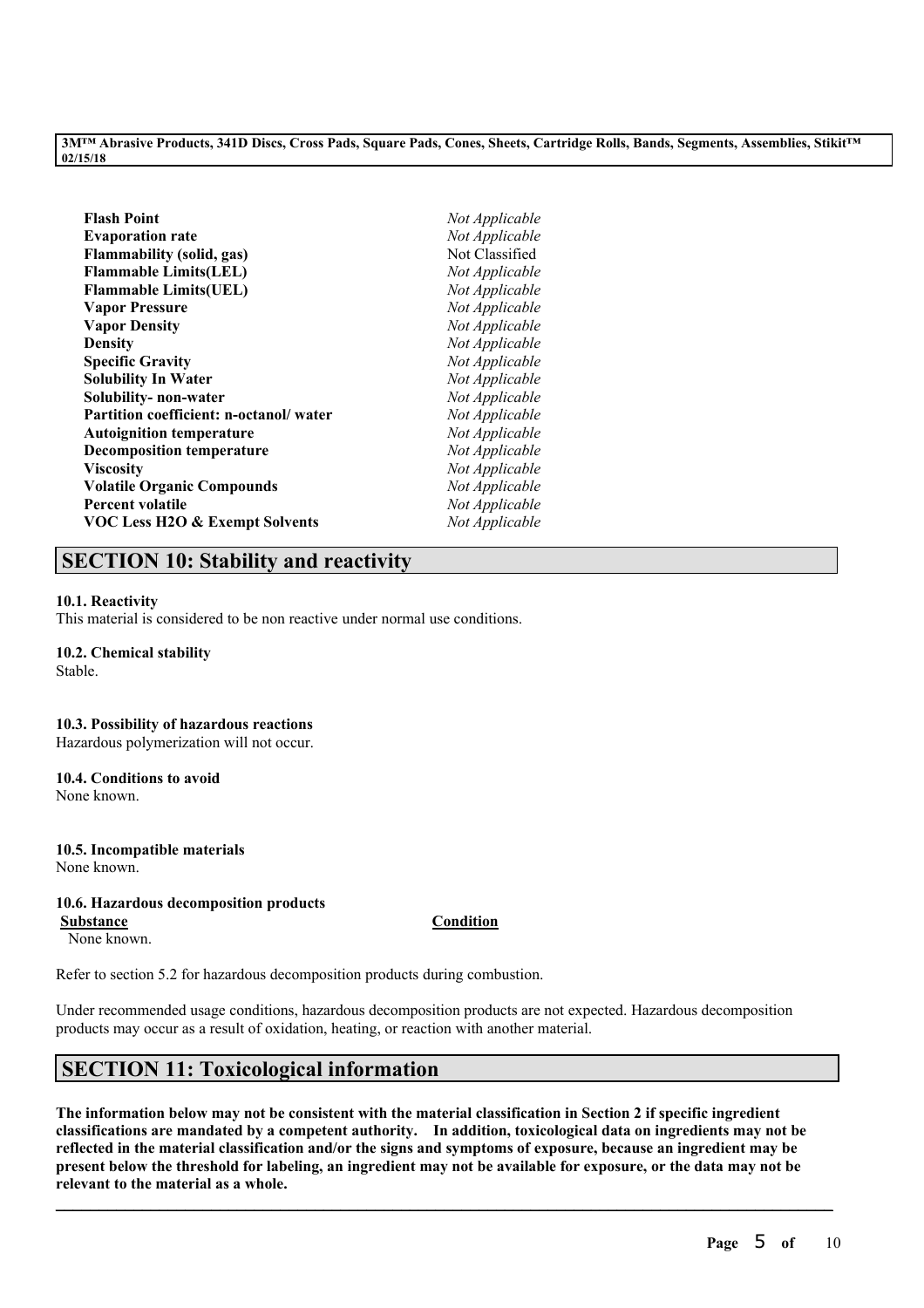### **11.1. Information on Toxicological effects**

#### **Signs and Symptoms of Exposure**

#### Based on test data and/or information on the components, this material may produce the following health effects:

#### **Inhalation:**

Dust from grinding, sanding or machining may cause irritation of the respiratory system. Signs/symptoms may include cough, sneezing, nasal discharge, headache, hoarseness, and nose and throat pain.

### **Skin Contact:**

Mechanical Skin irritation: Signs/symptoms may include abrasion, redness, pain, and itching.

### **Eye Contact:**

Mechanical eye irritation: Signs/symptoms may include pain, redness, tearing and corneal abrasion.

Dust created by grinding, sanding, or machining may cause eye irritation. Signs/symptoms may include redness, swelling, pain, tearing, and blurred or hazy vision.

#### **Ingestion:**

No known health effects.

#### **Carcinogenicity:**

| Ingredient                                                      | AO.<br>◡◠◡                        | $\sim$<br>Aass<br>Description                                | <b>tegulation</b>                                                  |
|-----------------------------------------------------------------|-----------------------------------|--------------------------------------------------------------|--------------------------------------------------------------------|
| <b>CONTACT</b><br>`itanium<br>D <sub>10</sub> x <sub>1</sub> de | $\sqrt{1}$<br>1-h /-<br>$\cdot$ . | $\mathbf{r}$<br>$\sim$<br>Grd<br>human carc.<br>Pos<br>ussuu | Cancer<br>national<br>1 Interr<br>Research<br>tor<br>-on<br>vgency |

#### **Additional Information:**

This document covers only the 3M product. For complete assessment, when determining the degree of hazard, the material being abraded must also be considered.

This product contains titanium dioxide. Cancer of the lungs has been observed in rats that inhaled high levels of titanium dioxide. No exposure to inhaled titanium dioxide is expected during the normal handling and use of this product. Titanium dioxide was not detected when air sampling was conducted during simulated use of similar products containing titanium dioxide. Therefore, the health effects associated with titanium dioxide are not expected during the normal use of this product. **Toxicological Data**

If a component is disclosed in section 3 but does not appear in a table below, either no data are available for that endpoint or the data are not sufficient for classification.

#### **Acute Toxicity**

| Name                                 | Route       | <b>Species</b> | Value                                             |
|--------------------------------------|-------------|----------------|---------------------------------------------------|
| Overall product                      | Ingestion   |                | No data available; calculated $ATE > 5,000$ mg/kg |
| Aluminum Oxide Mineral (non-fibrous) | Dermal      |                | LD50 estimated to be $> 5,000$ mg/kg              |
| Aluminum Oxide Mineral (non-fibrous) | Inhalation- | Rat            | $LC50 > 2.3$ mg/l                                 |
|                                      | Dust/Mist   |                |                                                   |
|                                      | (4 hours)   |                |                                                   |
| Aluminum Oxide Mineral (non-fibrous) | Ingestion   | Rat            | $LD50 > 5,000$ mg/kg                              |
| Filler                               | Dermal      |                | LD50 estimated to be $> 5,000$ mg/kg              |
| Filler                               | Ingestion   |                | LD50 estimated to be $2,000 - 5,000$ mg/kg        |
| Inorganic Fluoride                   | Dermal      | Rabbit         | $LD50 > 2,100$ mg/kg                              |
| Inorganic Fluoride                   | Inhalation- | Rat            | $LC50$ 4.5 mg/l                                   |
|                                      | Dust/Mist   |                |                                                   |
|                                      | (4 hours)   |                |                                                   |
| Inorganic Fluoride                   | Ingestion   | Rat            | LD50<br>$5,000$ mg/kg                             |
| Filler                               | Dermal      | Rat            | $LD50 > 2,000$ mg/kg                              |

 $\mathcal{L}_\mathcal{L} = \mathcal{L}_\mathcal{L} = \mathcal{L}_\mathcal{L} = \mathcal{L}_\mathcal{L} = \mathcal{L}_\mathcal{L} = \mathcal{L}_\mathcal{L} = \mathcal{L}_\mathcal{L} = \mathcal{L}_\mathcal{L} = \mathcal{L}_\mathcal{L} = \mathcal{L}_\mathcal{L} = \mathcal{L}_\mathcal{L} = \mathcal{L}_\mathcal{L} = \mathcal{L}_\mathcal{L} = \mathcal{L}_\mathcal{L} = \mathcal{L}_\mathcal{L} = \mathcal{L}_\mathcal{L} = \mathcal{L}_\mathcal{L}$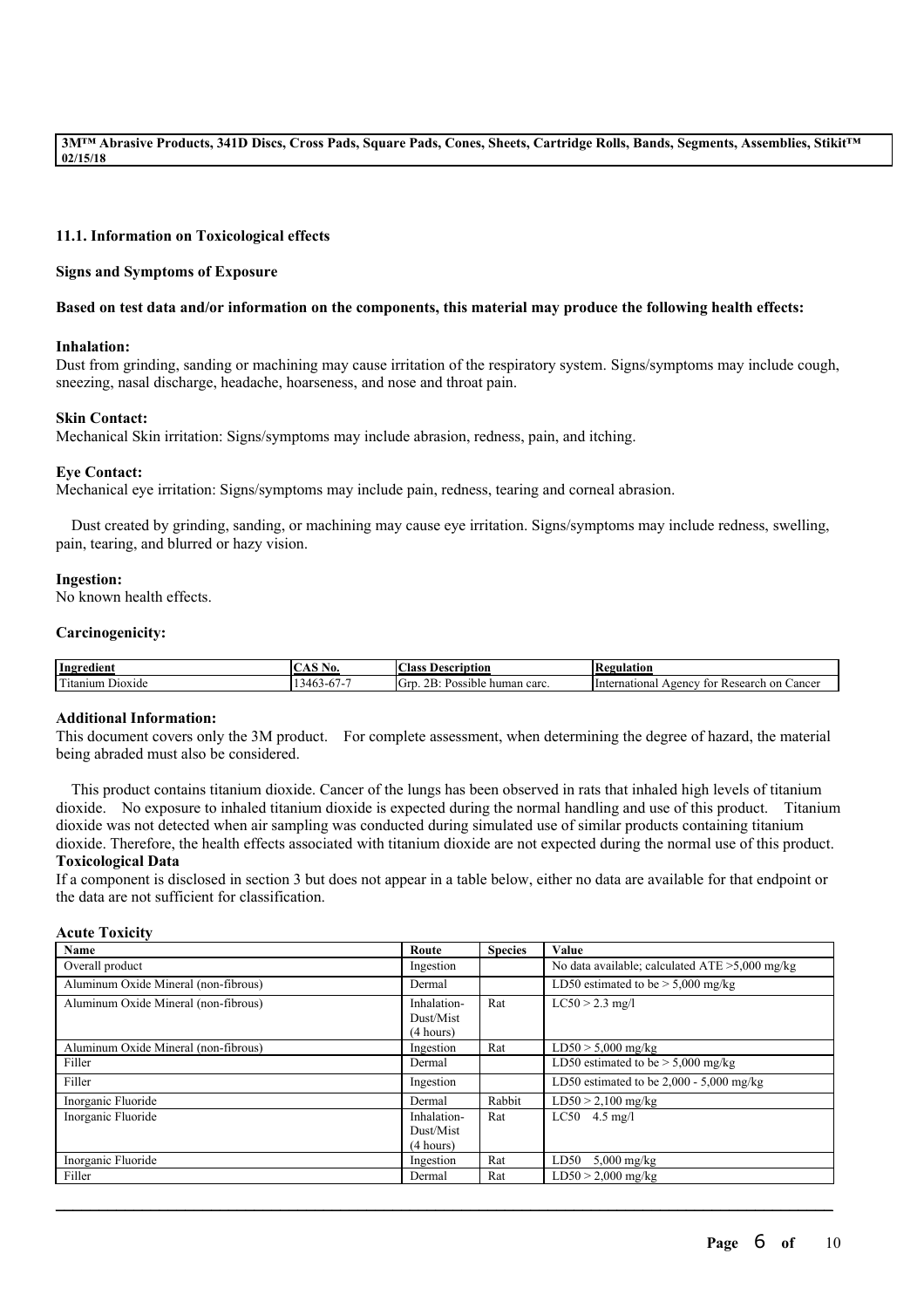| Filler           | Inhalation-<br>Dust/Mist<br>(4 hours) | Rat    | $LC50$ 3 mg/l                        |
|------------------|---------------------------------------|--------|--------------------------------------|
| Filler           | Ingestion                             | Rat    | LD50 $6,450 \text{ mg/kg}$           |
| Filler           | Dermal                                |        | LD50 estimated to be $> 5,000$ mg/kg |
| Filler           | Ingestion                             | Human  | $LD50 > 15,000$ mg/kg                |
| Titanium Dioxide | Dermal                                | Rabbit | $LD50 > 10,000$ mg/kg                |
| Titanium Dioxide | Inhalation-                           | Rat    | $LC50 > 6.82$ mg/l                   |
|                  | Dust/Mist                             |        |                                      |
|                  | (4 hours)                             |        |                                      |
| Titanium Dioxide | Ingestion                             | Rat    | $LD50 > 10,000$ mg/kg                |

 $ATE = acute$  toxicity estimate

# **Skin Corrosion/Irritation**

| Name                                 | <b>Species</b> | Value                     |
|--------------------------------------|----------------|---------------------------|
|                                      |                |                           |
| Aluminum Oxide Mineral (non-fibrous) | Rabbit         | No significant irritation |
| Inorganic Fluoride                   | Multiple       | No significant irritation |
|                                      | animal         |                           |
|                                      | species        |                           |
| Filler                               | Rabbit         | No significant irritation |
| Filler                               | Professio      | No significant irritation |
|                                      | nal            |                           |
|                                      | judgeme        |                           |
|                                      | nt             |                           |
| Titanium Dioxide                     | Rabbit         | No significant irritation |

### **Serious Eye Damage/Irritation**

| $\overline{\phantom{a}}$<br>Name     | <b>Species</b> | Value                     |
|--------------------------------------|----------------|---------------------------|
|                                      |                |                           |
| Aluminum Oxide Mineral (non-fibrous) | Rabbit         | No significant irritation |
| Inorganic Fluoride                   | Rabbit         | Mild irritant             |
| Filler                               | Rabbit         | No significant irritation |
| Filler                               | Professio      | No significant irritation |
|                                      | nal            |                           |
|                                      | judgeme        |                           |
|                                      | nt             |                           |
| Titanium Dioxide                     | Rabbit         | No significant irritation |

#### **Skin Sensitization**

| <b>Name</b>                     | <b>Species</b> | Value          |
|---------------------------------|----------------|----------------|
| contra-<br>itanium Dioxide<br>. | Human          | Not classified |
|                                 | and            |                |
|                                 | animal         |                |

# **Respiratory Sensitization**

For the component/components, either no data are currently available or the data are not sufficient for classification.

### **Germ Cell Mutagenicity**

| Name                                 | Route    | Value         |
|--------------------------------------|----------|---------------|
|                                      |          |               |
| Aluminum Oxide Mineral (non-fibrous) | In Vitro | Not mutagenic |
| Filler                               | In Vitro | Not mutagenic |
| Titanium Dioxide                     | In Vitro | Not mutagenic |
| Titanium Dioxide                     | In vivo  | Not mutagenic |

### **Carcinogenicity**

| <b>Name</b>                          | Route      | Species  | Value            |
|--------------------------------------|------------|----------|------------------|
| Aluminum Oxide Mineral (non-fibrous) | Inhalation | Rat      | Not carcinogenic |
| Filler                               | Inhalation | Multiple | Not carcinogenic |
|                                      |            | anımal   |                  |

 $\mathcal{L}_\mathcal{L} = \mathcal{L}_\mathcal{L} = \mathcal{L}_\mathcal{L} = \mathcal{L}_\mathcal{L} = \mathcal{L}_\mathcal{L} = \mathcal{L}_\mathcal{L} = \mathcal{L}_\mathcal{L} = \mathcal{L}_\mathcal{L} = \mathcal{L}_\mathcal{L} = \mathcal{L}_\mathcal{L} = \mathcal{L}_\mathcal{L} = \mathcal{L}_\mathcal{L} = \mathcal{L}_\mathcal{L} = \mathcal{L}_\mathcal{L} = \mathcal{L}_\mathcal{L} = \mathcal{L}_\mathcal{L} = \mathcal{L}_\mathcal{L}$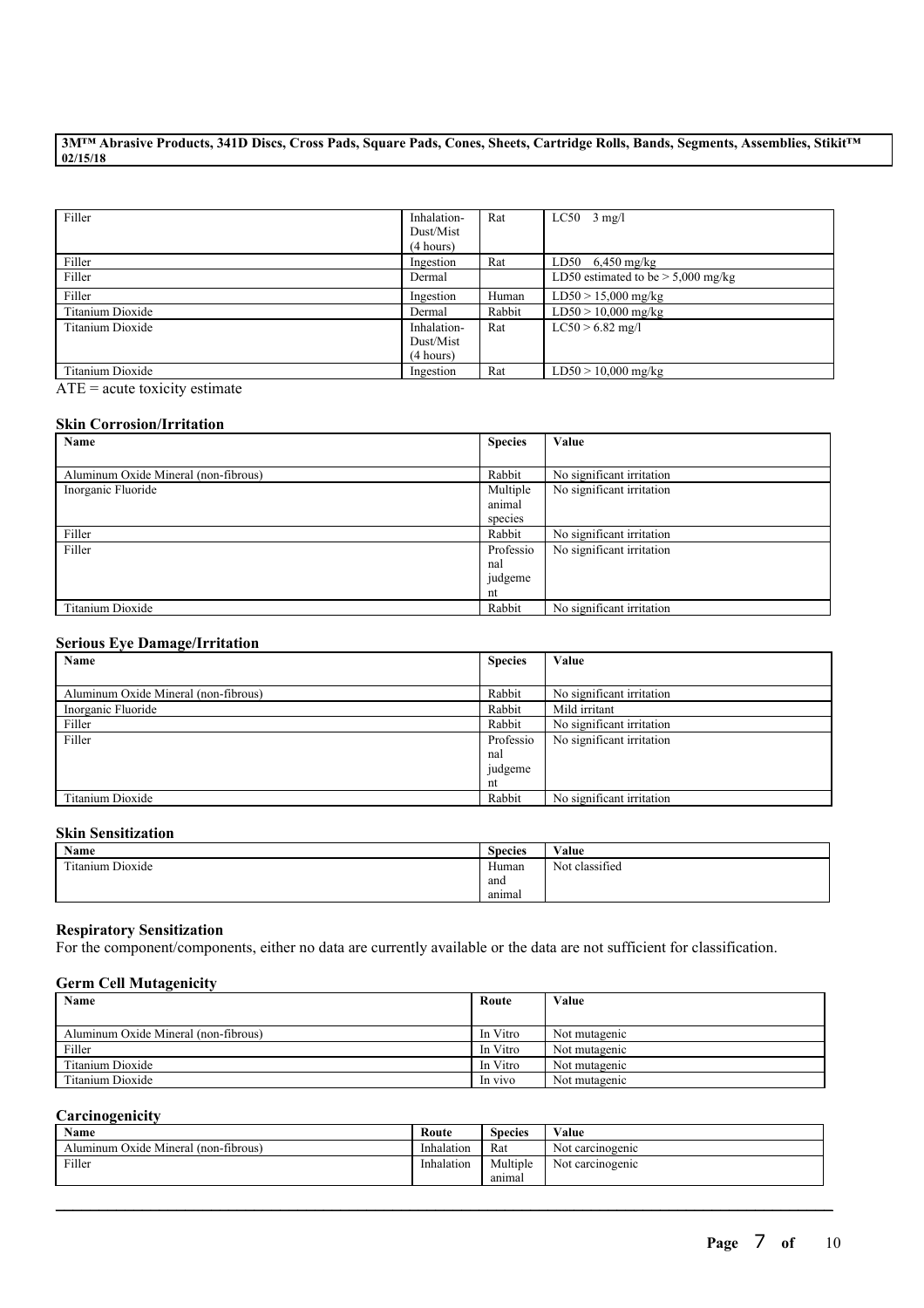|                  |            | species            |                  |
|------------------|------------|--------------------|------------------|
| Titanium Dioxide | Ingestion  | Multiple<br>anımal | Not carcinogenic |
|                  |            | species            |                  |
| Titanium Dioxide | Inhalation | Rat                | Carcinogenic     |

# **Reproductive Toxicity**

### **Reproductive and/or Developmental Effects**

| Name   | Route     | Value                          | <b>Species</b> | <b>Test Result</b>            | Exposure<br><b>Duration</b>           |
|--------|-----------|--------------------------------|----------------|-------------------------------|---------------------------------------|
| Filler | Ingestion | Not classified for development | Rat            | <b>NOAEL 625</b><br>mg/kg/day | premating $\&$<br>during<br>gestation |

# **Target Organ(s)**

# **Specific Target Organ Toxicity - single exposure**

| <b>Name</b> | Route      | <b>Farget Organ(s)</b> | Value          | <b>Species</b> | <b>Test Result</b>                 | Exposure<br><b>Duration</b> |
|-------------|------------|------------------------|----------------|----------------|------------------------------------|-----------------------------|
| Filler      | Inhalation | respiratory system     | Not classified | Rat            | <b>NOAEL</b><br>$0.812 \text{ mg}$ | 90 minutes                  |

# **Specific Target Organ Toxicity - repeated exposure**

| Name                    | Route      | <b>Target Organ(s)</b> | Value                             | <b>Species</b> | <b>Test Result</b> | <b>Exposure</b> |
|-------------------------|------------|------------------------|-----------------------------------|----------------|--------------------|-----------------|
|                         |            |                        |                                   |                |                    | <b>Duration</b> |
| Aluminum Oxide Mineral  | Inhalation | pneumoconiosis         | Some positive data exist, but the | Human          | <b>NOAEL Not</b>   | occupational    |
| (non-fibrous)           |            |                        | data are not sufficient for       |                | available          | exposure        |
|                         |            |                        | classification                    |                |                    |                 |
| Aluminum Oxide Mineral  | Inhalation | pulmonary fibrosis     | Not classified                    | Human          | <b>NOAEL Not</b>   | occupational    |
| (non-fibrous)           |            |                        |                                   |                | available          | exposure        |
| Filler                  | Inhalation | respiratory system     | Not classified                    | Human          | <b>NOAEL Not</b>   | occupational    |
|                         |            |                        |                                   |                | available          | exposure        |
| Filler                  | Inhalation | pulmonary fibrosis     | Not classified                    | Human          | <b>NOAEL Not</b>   |                 |
|                         |            |                        |                                   | and            | available          |                 |
|                         |            |                        |                                   | animal         |                    |                 |
| Inorganic Fluoride      | Inhalation | bone, teeth, nails,    | Causes damage to organs through   | Rat            | <b>NOAEL</b>       | 5 months        |
|                         |            | and/or hair            | prolonged or repeated exposure    |                | $0.0005$ mg/l      |                 |
| Inorganic Fluoride      | Inhalation | respiratory system     | Causes damage to organs through   | Rat            | <b>NOAEL</b>       | 90 days         |
|                         |            |                        | prolonged or repeated exposure    |                | $0.00021$ mg/l     |                 |
|                         |            |                        |                                   |                |                    |                 |
| Inorganic Fluoride      | Ingestion  | bone, teeth, nails,    | Causes damage to organs through   | Rat            | <b>LOAEL0.58</b>   | 14 weeks        |
|                         |            | and/or hair            | prolonged or repeated exposure    |                | mg/kg/day          |                 |
| Filler                  | Inhalation | respiratory system     | Not classified                    | Human          | <b>NOAEL Not</b>   | occupational    |
|                         |            |                        |                                   |                | available          | exposure        |
| Filler                  | Inhalation | pneumoconiosis         | Causes damage to organs through   | Human          | <b>NOAEL NA</b>    | occupational    |
|                         |            |                        | prolonged or repeated exposure    |                |                    | exposure        |
| Filler                  | Inhalation | pulmonary fibrosis     | Not classified                    | Rat            | <b>NOAEL Not</b>   |                 |
|                         |            |                        |                                   |                | available          |                 |
| <b>Titanium Dioxide</b> | Inhalation | respiratory system     | Some positive data exist, but the | Rat            | LOAEL 0.01         | 2 years         |
|                         |            |                        | data are not sufficient for       |                | mg/l               |                 |
|                         |            |                        | classification                    |                |                    |                 |
| <b>Titanium Dioxide</b> | Inhalation | pulmonary fibrosis     | Not classified                    | Human          | <b>NOAEL Not</b>   | occupational    |
|                         |            |                        |                                   |                | available          | exposure        |

#### **Aspiration Hazard**

For the component/components, either no data are currently available or the data are not sufficient for classification.

Please contact the address or phone number listed on the first page of the SDS for additional toxicological information **on this material and/or its components.**

 $\mathcal{L}_\mathcal{L} = \mathcal{L}_\mathcal{L} = \mathcal{L}_\mathcal{L} = \mathcal{L}_\mathcal{L} = \mathcal{L}_\mathcal{L} = \mathcal{L}_\mathcal{L} = \mathcal{L}_\mathcal{L} = \mathcal{L}_\mathcal{L} = \mathcal{L}_\mathcal{L} = \mathcal{L}_\mathcal{L} = \mathcal{L}_\mathcal{L} = \mathcal{L}_\mathcal{L} = \mathcal{L}_\mathcal{L} = \mathcal{L}_\mathcal{L} = \mathcal{L}_\mathcal{L} = \mathcal{L}_\mathcal{L} = \mathcal{L}_\mathcal{L}$ 

# **SECTION 12: Ecological information**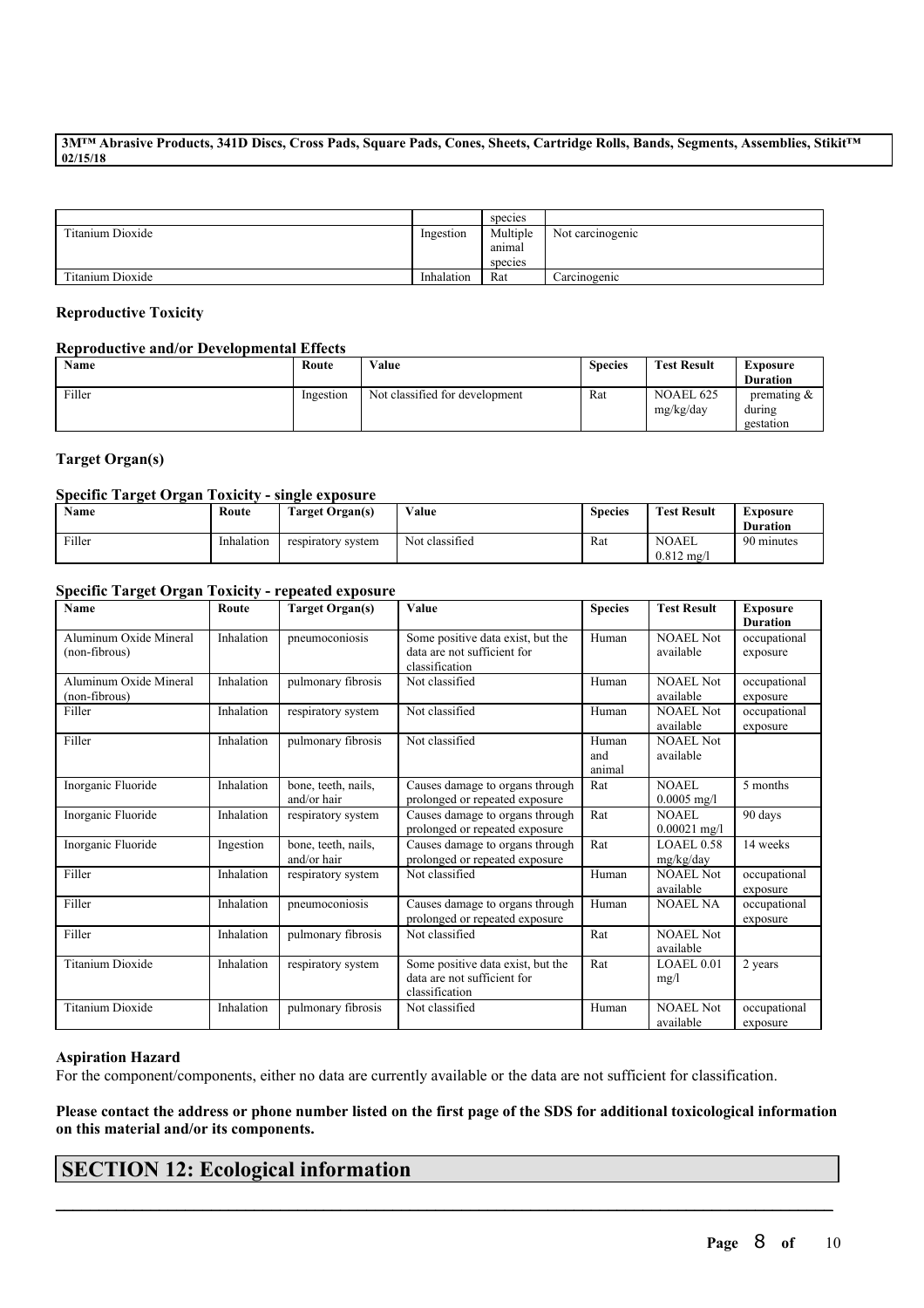# **Ecotoxicological information**

Please contact the address or phone number listed on the first page of the SDS for additional ecotoxicological information on this material and/or its components.

# **Chemical fate information**

Please contact the address or phone number listed on the first page of the SDS for additional chemical fate information on this material and/or its components.

# **SECTION 13: Disposal considerations**

# **13.1. Disposal methods**

Dispose of contents/ container in accordance with the local/regional/national/international regulations.

The substrate that was abraded must be considered as a factor in the disposal method for this product. Dispose of waste product in a permitted industrial waste facility. As a disposal alternative, incinerate in a permitted waste incineration facility. Proper destruction may require the use of additional fuel during incineration processes.

# **EPA Hazardous Waste Number (RCRA):** Not regulated

# **SECTION 14: Transport Information**

Not regulated per U.S. DOT, IATA or IMO.

These transportation classifications are provided as a customer service. As the shipper YOU remain responsible for complying with all applicable laws and regulations, including proper transportation classification and packaging. 3M transportation classifications are based on product formulation, packaging, 3M policies and 3M understanding of applicable current regulations. 3M does not guarantee the accuracy of this classification information. This information applies only to transportation classification and not the packaging, labeling, or marking requirements. The original 3M package is certified for U.S. ground shipment only. If you are shipping by air or ocean, the package may not meet applicable regulatory requirements.

# **SECTION 15: Regulatory information**

# **15.1. US Federal Regulations**

Contact 3M for more information.

# **Physical Hazards**

Not applicable

# **Health Hazards**

Not applicable

# **15.2. State Regulations**

Contact 3M for more information.

# **15.3. Chemical Inventories**

This product is an article as defined by TSCA regulations, and is exempt from TSCA Inventory listing requirements.

 $\mathcal{L}_\mathcal{L} = \mathcal{L}_\mathcal{L} = \mathcal{L}_\mathcal{L} = \mathcal{L}_\mathcal{L} = \mathcal{L}_\mathcal{L} = \mathcal{L}_\mathcal{L} = \mathcal{L}_\mathcal{L} = \mathcal{L}_\mathcal{L} = \mathcal{L}_\mathcal{L} = \mathcal{L}_\mathcal{L} = \mathcal{L}_\mathcal{L} = \mathcal{L}_\mathcal{L} = \mathcal{L}_\mathcal{L} = \mathcal{L}_\mathcal{L} = \mathcal{L}_\mathcal{L} = \mathcal{L}_\mathcal{L} = \mathcal{L}_\mathcal{L}$ 

Contact 3M for more information.

# **15.4. International Regulations**